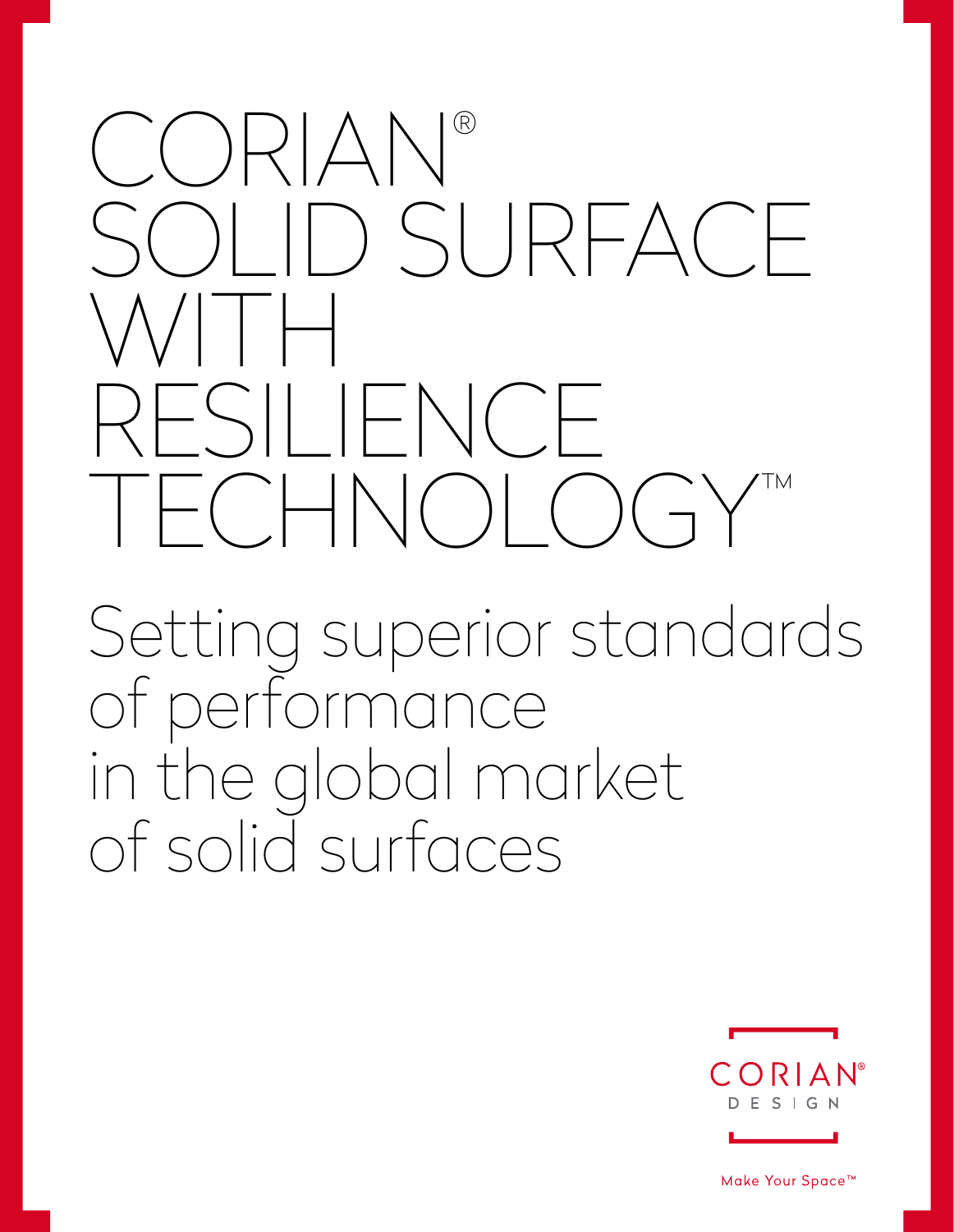## A BEST-IN-CLASS PREMIUM TECHNOLOGY

Corian® Solid Surface with Resilience Technology™

The Corian® Design business has developed a new manufacturing<br>process and know-how called Resilience Technology™, enabling the<br>production of Corian® Solid Surface **featuring superior damage**<br>forgiveness, easier and quicker process and know-how called Resilience Technology™, enabling the production of Corian® Solid Surface **featuring superior damage forgiveness, easier and quicker stain removal, and less need for maintenance**. This best-in-class premium technology **reduces physical damage from scratching, heat, and impact, typical of daily usage** in commercial and residential environments.

Corian® Solid Surface with Resilience Technology™ is also **quicker and easier to renew**. Its surface looks new for a longer time and is easily maintained by occasional washing with water and a slightly abrasive pad by end-users or homeowners. This gentle washing visibly removes low-level scratches. These superior properties are built into the material and **the performance is permanent**, lasting for the entire life of the material.

Corian® Solid Surface with Resilience Technology™ also offers **all the properties and qualities of standard Corian® products** - such as design versatility, easy formability, non-porous nature and inconspicuous joints - providing architects, designers and fabricators a new and trusted easy-to-work material to produce superior results.

A patent pending invention, the Resilience Technology™ is based on a series of chemistry and process innovations developed by the research and development team of Corian® Design. **This unique technology acts as an overall enhancer of the performance of all the attributes of Corian® Solid Surface**.

These improvements aim at further increasing the possibilities of Corian® Solid Surface in a variety of commercial applications - such as hospitality, education, healthcare, retail, offices and food service - as well as in the residential market.

Tests performed by the Corian® Design business show that the specific improvements offered by Corian® Solid Surface with Resilience Technology™ are not matched by other solid surfaces currently available in the market.

The Resilience Technology™ will be initially used to make four new colors of Corian® Solid Surface. These colors have been selected to capture a variety of business opportunities in specific applications and markets.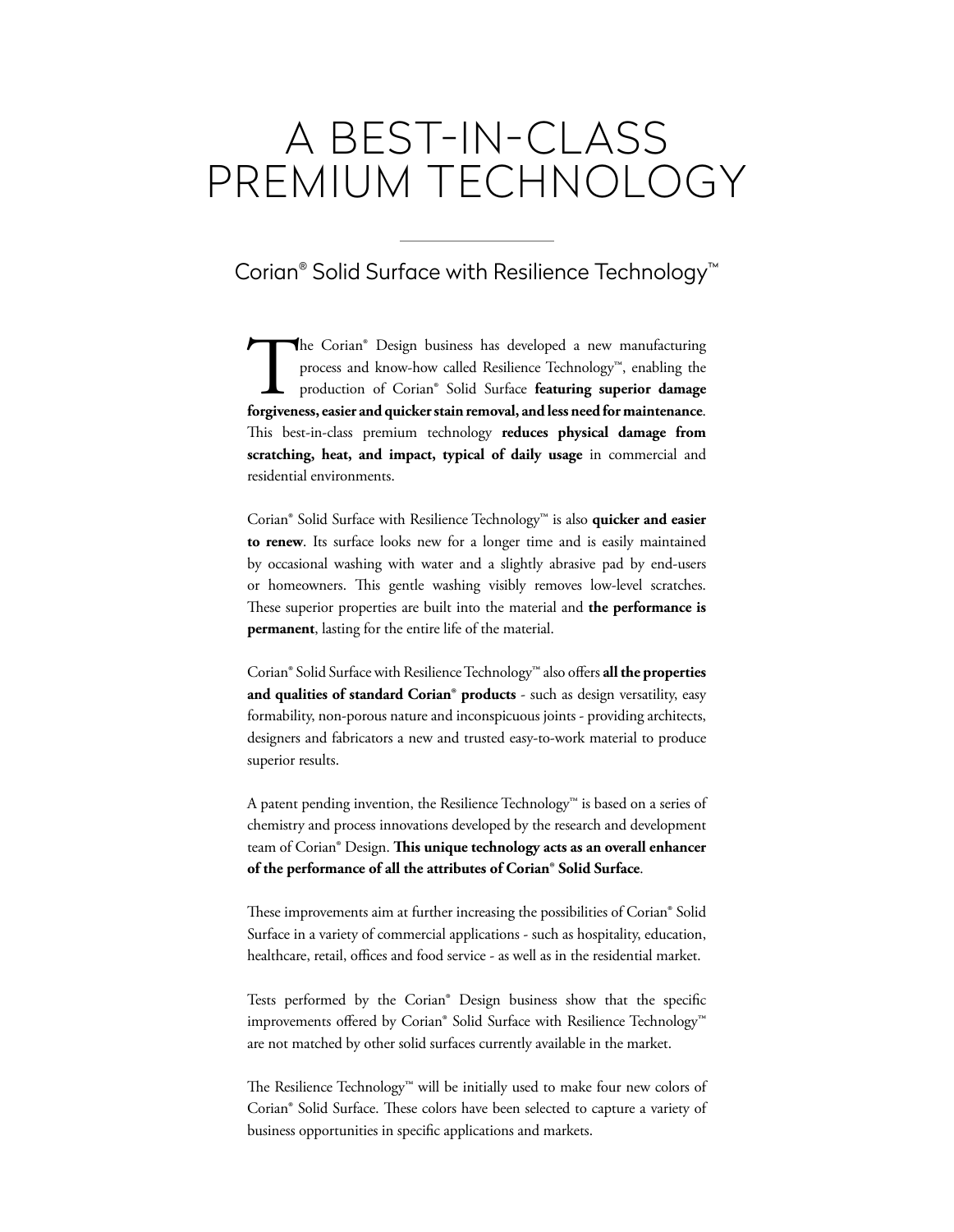## THE FOUR COLORS OF CORIAN® SOLID SURFACE MADE WITH RESILIENCE TECHNOLOGY™ ARE:

- Summit White (a pure and extremely versatile white tone);
- Stratus (an elegant gray tone);
- Keystone (a color inspired by the look of concrete);
- Cool Gray (combining small particles of different sizes into a gray matrix).









CORIAN® SUMMIT WHITE CORIAN® STRATUS CORIAN® KEYSTONE CORIAN® COOL GRAY



Test made by the Corian® Design business.



Samples scratched using machinery with controlled force (left to right 10 N, 15 N, 20 N, 30 N) before the renewal. The bottom sample is Corian® Cool Gray, and shows a significantly better performance; the top sample is a solid surface from another producer. Scratches on Corian® Cool Gray are less visible even before the renewal. Photo Corian® Design, all rights reserved.

The samples which were scratched using machinery with controlled force (left to right 10 N, 15 N, 20 N, 30 N) after machine renewal. Corian® Cool Gray shows a significantly better renewal performance. According to Corian® Design studies on countertop in use for 10 years, the majority of the damage from normal use was produced by forces in the of 10-20 N range. Photo Corian® Design, all rights reserved.



Resilience Technology™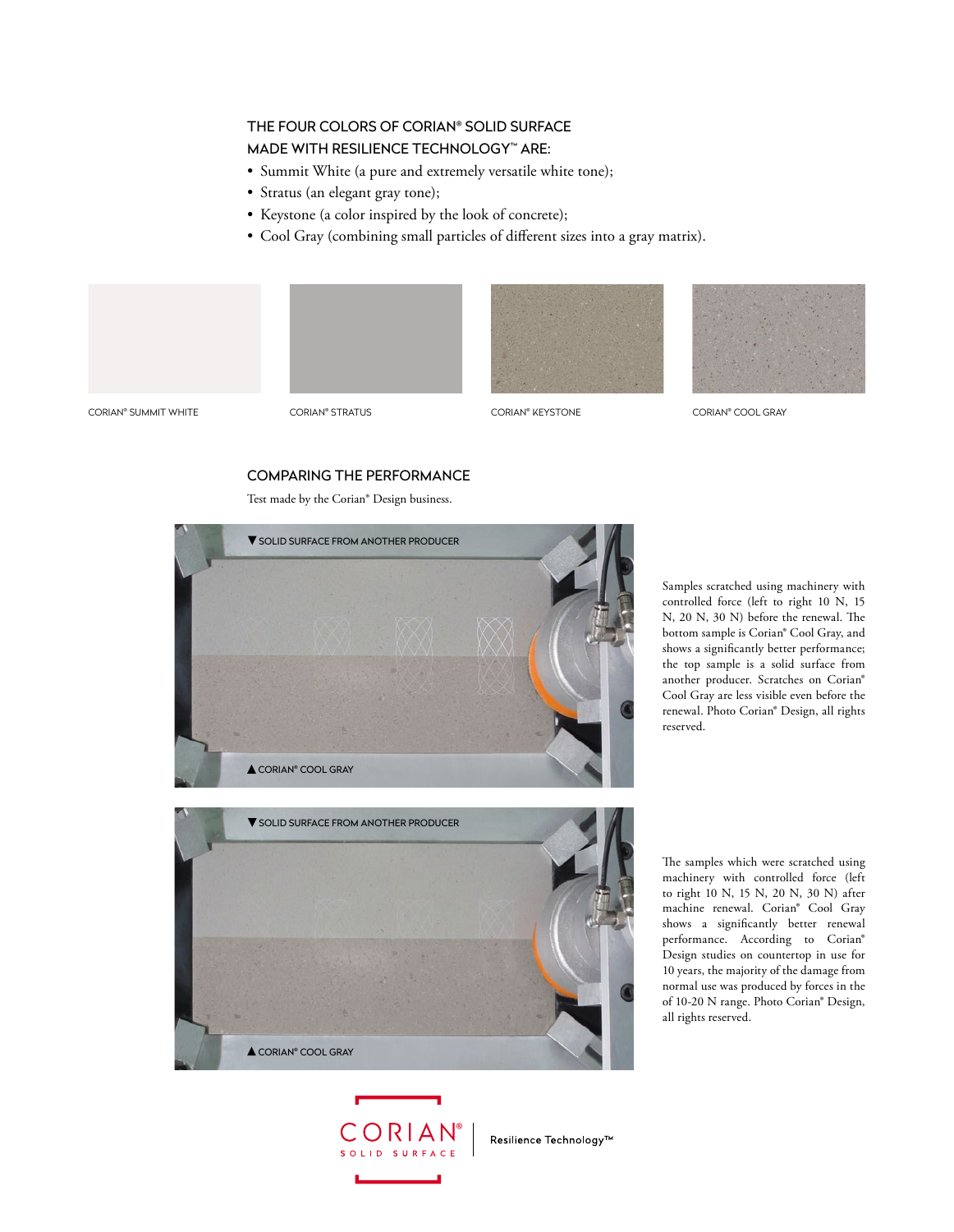

HEALTHCARE: CORIAN® COOL GRAY COLOR FOR THE RECEPTION DESK.



RETAIL: CORIAN® SUMMIT WHITE FOR THE DISPLAY COUNTER. FOOD SERVICE: CORIAN® STRATUS FOR WORKSURFACES.

Corian® Solid Surface with Resilience Technology™ is a superior performance solution for surfacing applications in a variety of commercial environments such as hospitality, education, healthcare, retail, offices and food service - as well as in the residential market. The images show some possible applications.

BATHROOM: CORIAN® KEYSTONE FOR VANITY, SINK AND WALL CLADDING.



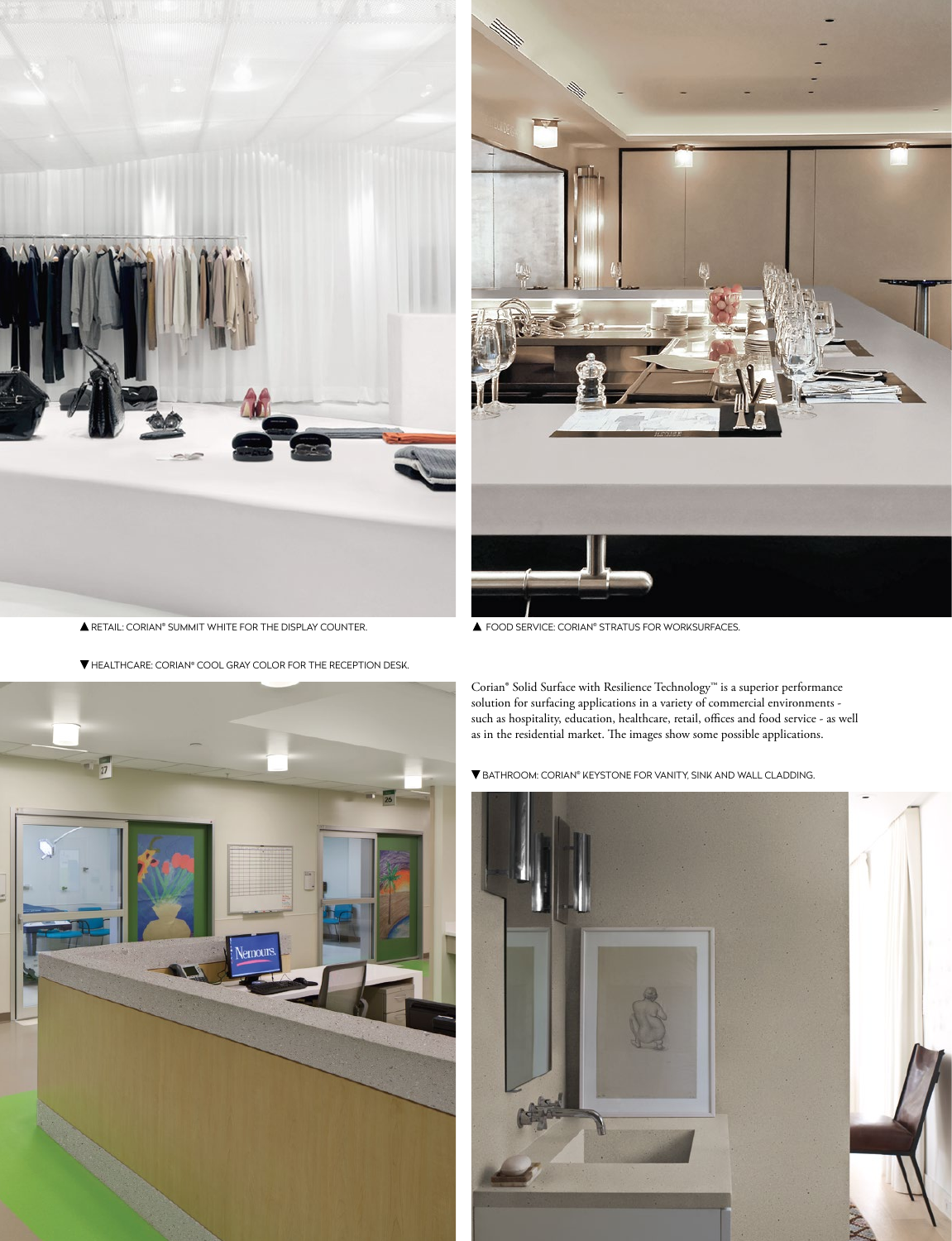





A EDUCATION: CORIAN® STRATUS FOR THE TABLE TOPS. WELL SERVICE TO A MITCHEN: CORIAN® KEYSTONE FOR THE WORKSURFACE.

Corian® Solid Surface with Resilience Technology™ is a superior performance solution for surfacing applications in a variety of commercial environments - such as hospitality, education, healthcare, retail, offices and food service - as well as in the residential market. The images show some possible applications.

 PUBLIC SPACES: CORIAN® SUMMIT WHITE FOR TOILET PARTITIONS. HOSPITALITY: CORIAN® COOL GRAY FOR THE RECEPTION DESK.